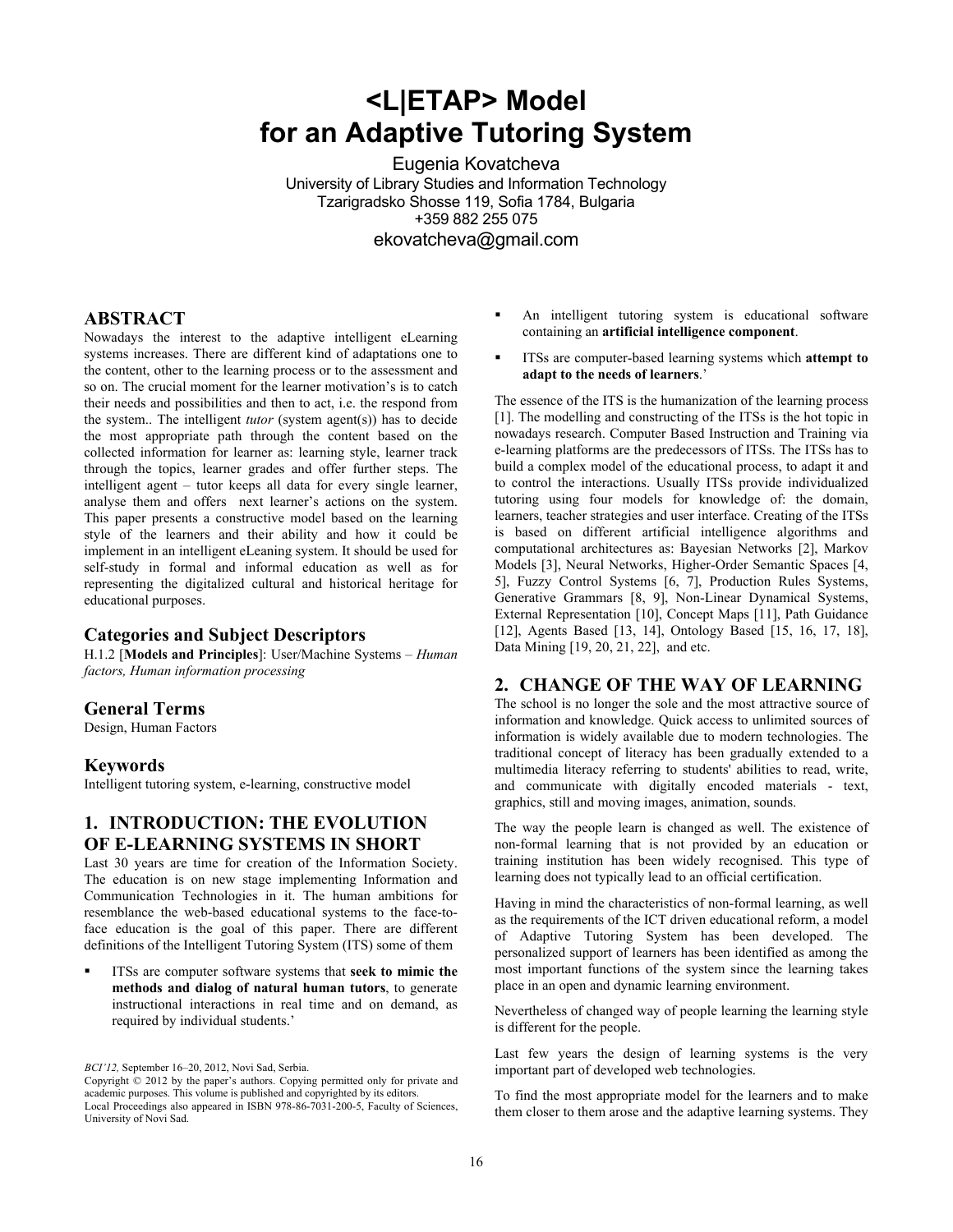use knowledge representation and domain models, consider the student knowledge as a means for providing adaptivity [23]. The overview identifies five main features used for maintaining adaptivity:

- student goals,
- student knowledge and familiarity with the domain,
- student qualification (how quickly he or she acquires knowledge),
- experience in the hyperspace and
- personal preferences.

### **3. <L|ETAP> Model**

In the previous work [24, 25] the author went deep in student knowledge- the most important student characteristic in the majority of the current adaptive systems.

The presented constructive research model deals with the learning style, student knowledge, the domain of knowledge, the learner interaction with the learning system (time on the ITS and type of activities) and the intelligent tutor. The ITS is adapted to the learner style, the achieved learning results- learner ability and the way of access to the learning materials. The ITS introduces and responds the appropriate materials to the learner - a thorough answer and kind of material. The intelligent tutor (system agent(s)) has to makes decision on each learner action and the collected learner's data.

The ITS model consists five elements set <L|ETAP> for the identification of learner where:

- L **L**earning style,
- E an **E**valuation vector –for learner assessment during the educational process,
- T learner **T**ime spend on the system,
- $A$  the learner interaction with the system type of **A**ctions,
- P control **P**oints for learning process.

The Intelligent Tutoring System consists of few modules: Admin, Expert, Domain, Learner, Assessment, Learning Style and Learner Interface as it is shown on figure 1.

The Expert module includes pedagogical perspectives and lessons planner – connected to the Domain module (the concept map approach in combination with ontology is used in domain module). The Learning Style module is based on the Homey and Mumford's model

The learner bahviour on the system is described with these five elements where the learning style L could be identifying on each student interaction with the system. The time T spent on one action A and evaluation E on the control point return the style L. On the other hand the system keeps information for the learner way through the learning materials.



**Figure 1: <L|ETAP> intelligent tutoring system.**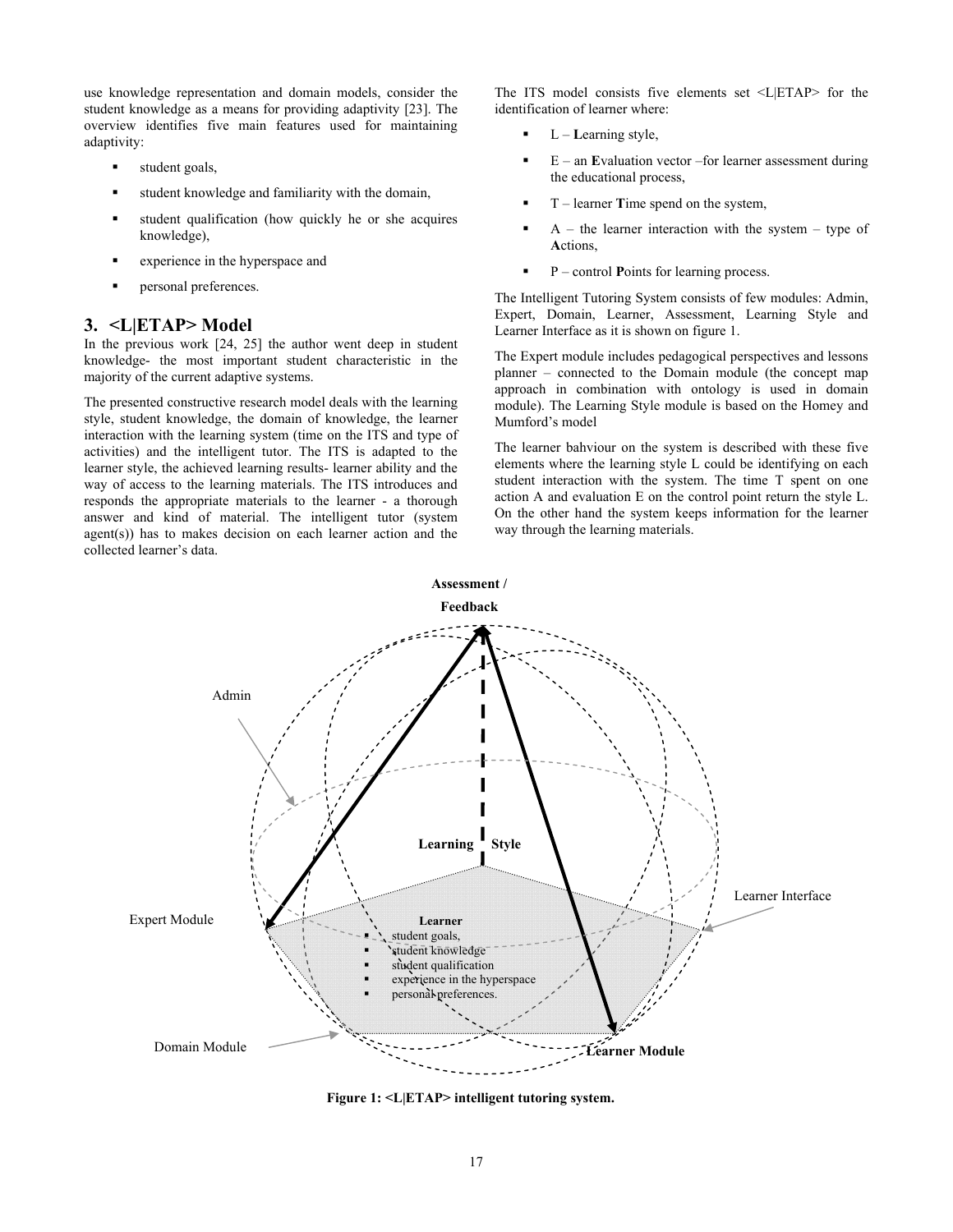The definition of set <L|ETAP> describes the learner from different point of view. It gives an approximation to the intelligent tutoring system for further learner actions on the system. It will improve the possibility for knowing the learner. This user profile constructive model is an attempt at comprise all learner characteristics as knowledge and as human factor.

The visualization of the module is like a sphere. The expert module, learner module, domain, learning style and learning interface are angels of one pentagram - the circumference from each angle answers for one of the modules. The Assessment module observes the learner behavior on the systems supported by the expert. The modeled intelligent system assures appropriate and ease of use learning materials and environment for each learner. It is prerequisite for effective learning.

The technology pawns the repository structured by topics, learning styles and difficulties as well as the assessment pool. The main problem could be in front of content providers to develop appropriate learning material to fill in.

Knowing of students' ability and learning style is a premise for students' engagement and involvement in mastering of knowledge and skills. This type of systems is very suitable for self-learning and distance education. The learner could be monitored at each moment by set <L|ETAP>.

# **4. TOOL SUPPORT FOR <L|ETAP>**

### **4.1 Learning Style**

Learning styles are various approaches or ways of learning. They involve educating methods, particular to an individual, that are presumed to allow that individual to learn best. Most people prefer an identifiable method of interacting with, taking in, and processing stimuli or information. Based on this concept, the idea of individualized "learning styles" originated in the 1970s, and acquired "enormous popularity".

Proponents say that teachers should assess the learning styles of their students and adapt their classroom methods to best fit each student's learning style, which is called the 'meshing hypothesis.

The basis and efficacy for these proposals are extensively criticized. Although children and adults express personal preferences, there is no evidence that identifying a student's learning style produces better outcomes, and there is significant evidence that the widespread "meshing hypothesis" (that a student will learn best if taught in a method deemed appropriate for the student's learning style) is invalid. Allegedly well-designed studies "flatly contradict the popular meshing hypothesis". One of it is of Honey and Mumford [26]. They distinguished four learning styles. It is one qualification and never appears in pure form:

- **Reflector** prefers to learn from activities that allow them to watch, think, and review what has happened.
- **Theorist** prefers to think problems through in a stepby-step manner.
- **Pragmatist** prefers to apply new learning to actual practice to see if they work.
- **Activist** prefers the challenges of new experiences, involvement with others, assimilations and role-playing.

Honey and Mumford have been developed tests for identifying the learning styles. The learning is more effective when the learners use appropriate (for their learning style) resources and actions and they can apply what they know in the efficient way. The implementation of the possibilities for style recognition into the tutoring systems will support the learners and give the flexibility to the learners.

### **4.2 Computer Adaptive Tests**

Computer Adaptive Tests (CAT) base on the Item Respond Theory for identification of student ability under the knowledge domain in each step of the process. CAT successively selects questions so as to maximize the precision of the exam based on what is known about the examinee from previous questions. From the examinee's perspective, the difficulty of the exam seems to tailor itself to his or her level of ability.

The psychometric technology that allows equitable scores to be computed across different sets of items is item response theory (IRT). IRT is also the preferred methodology for selecting optimal items which are typically selected on the basis of information rather than difficulty, per se.

The learning system control points are the tests for self-evaluation not only for the different topics and with additional items describing the learner ability and motivation. One possibility for these tests is to be constructed the Computer Adaptive Test (CAT) based on Item Response Theory, [27]. The constructive research identify that the results from the CAT better describe the user comparing the fixed tests. The use of CAT presumes the well structured metadata for describing the test items and the tool for developing and pool for store the items according Thissen, & Mislevy [28]

The basic computer-adaptive testing method is an iterative algorithm with the following steps:

- 1. The pool of available items is searched for the optimal item, based on the current estimate of the examinee's ability
- 2. The chosen item is presented to the examinee, who then answers it correctly or incorrectly
- 3. The ability estimate is updated, based upon all prior answers
- 4. Steps 1–3 are repeated until a termination criterion is met

Nothing is known about the examinee prior to the administration of the first item, so the algorithm is generally started by selecting an item of medium, or medium-easy, difficulty as the first item.

As a result of adaptive administration, different examinees receive quite different tests [29].

#### **4.3 Intelligent Agents**

Intelligent Agents serve the Learner and Tutor module. They

- **keep tracks of the learner**
- **interaction user between user and system**
- **tutor's emotions return the feedback**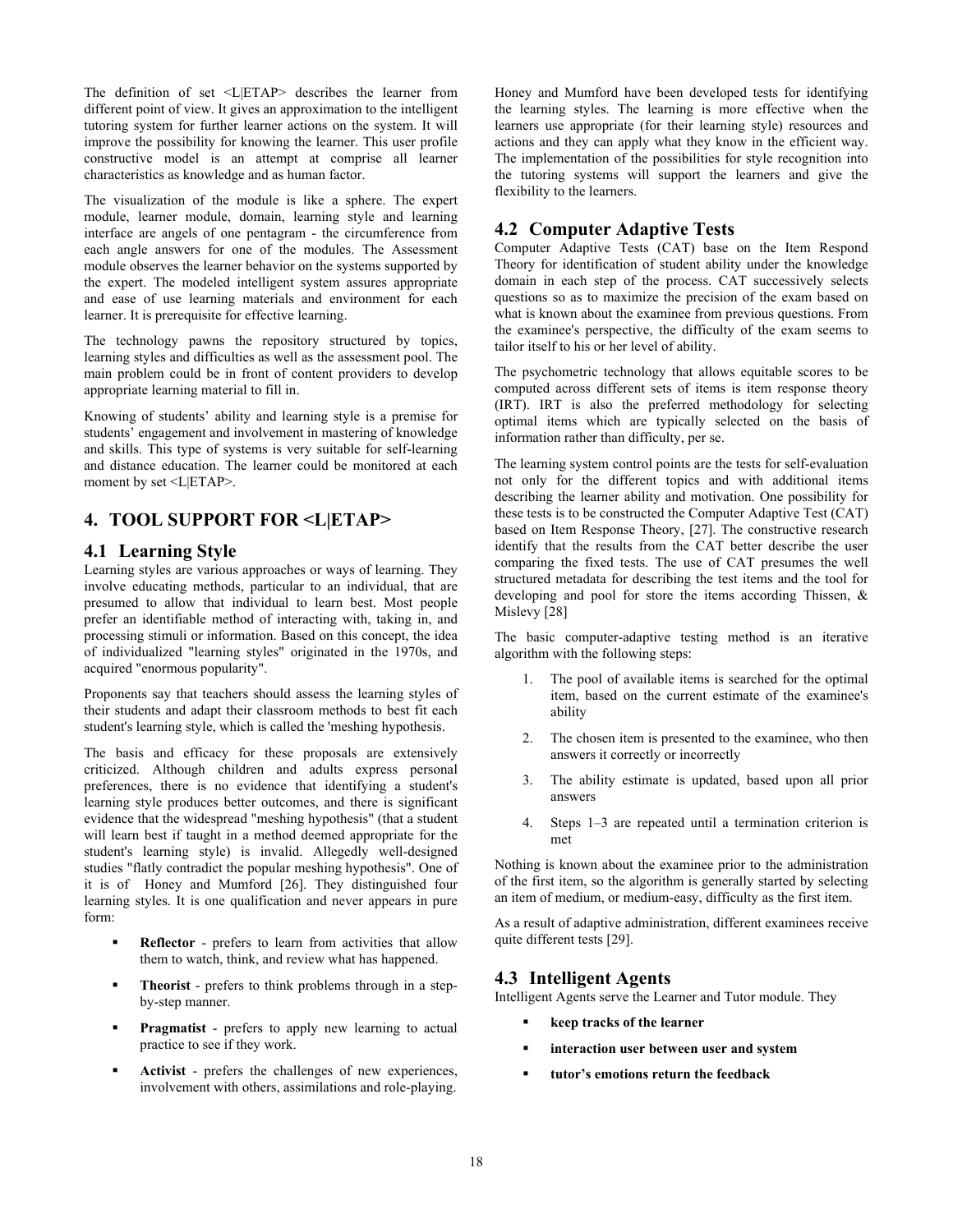### **4.4 Concept Map**

A concept map is a way of representing relationships between ideas, images, or words in the same way that a sentence diagram represents the grammar of a sentence, a road map represents the locations of highways and towns, and a circuit diagram represents the workings of an electrical appliance. In a concept map, each word or phrase is connected to another and linked back to the original idea, word or phrase. Concept maps are a way to develop logical thinking and study skills by revealing connections and helping students see how individual ideas form a larger whole.

Concept Maps ensure the categorization into the domain module. They in combination with Artificial Neural Networks are in used for knowledge representation and organization and Knowledge map as self-training and adjustable tool.

### **4.5 Bayesian Network**

Bayesian network [2] or belief network model or directed acyclic graphical model is a probabilistic graphical model (a type of statistical model) that represents a set of random variables and their conditional dependencies via a directed acyclic graph. the Bayesian networks could be support the analysis of the data for huge about of learner and return visualized feedback to the tutor and administration.

## **5. CONCLUSION**

The presented constructive research model deals with the learning style, student knowledge, the domain of knowledge, the learner interaction with the learning system (time on the ITS and type of activities) and the intelligent tutor. The ITS is adapted to the learner style, the achieved learning results- learner ability and the way of access to the learning materials. The ITS introduces and responds the appropriate materials to the learner - a thorough answer and kind of material. The intelligent tutor (system agent(s)) has to makes decision on each learner action and the collected learner's data.

#### **6. ACKNOWLEDGEMENTS**

The researcher's participation in the conference was financially supported by the Research Foundation at Sofia University "St. K. Ohridksi," project "Integral University Center for E-learning" – INZ01/0111.

#### **7. REFERENCES**

- [1] Samuelis L,*Notes on the Components for Intelligent Tutoring Systems*, Acta Polytechnica Hungarica Vol. 4, No. 2, 2007
- [2] Butz,C.J. Hua, S., Maguire*,* R.B. (2004) *A Web-based Bayesian Intelligent Tutoring System for Computer Programming*, IEEE Xplore, 20–24 Sept. 2004, pp 159–165
- [3] Ueno, M. & Okamoto T, *Online MDL-Markov analysis of a dischussion process in CSCL*, 6th Int. Conference in Advanced Learning Technologies (ICALT 06)
- [4] Hansen, T.K. (2006) *Computer Assisted Pronunciation Training: The four 'K's of feedback*, Current Developments in Technology-Assisted Education, © FORMATEX 2006
- [5] Schwitter, R. and Islamm Md T (2003), *S-Tutor: A Speechbased Tutoring System*, 11th Int. Conference of Artificial Intelligence in Education, AIED 2003
- [6] Lombardi, M.M. (2007) *Authentic Learning for the 21st Century: An Overview*, ELI Paper 1: 2007 May 2007, EDUCAUSE
- [7] Suraweera, P., Mitrovic A.and Martin*,* B. *A Knowledge Acquisition System for Constraint-based Intelligent Tutoring*  Systems
- [8] Contreras, W.F., Galindo, E.G., Caballero E.M., and Caballero, G.M. (2006) *An Intelligent Tutoring System for a Virtual E-learning Center*, Current Developments in Technology-Assisted Education, © FORMATEX 2006
- [9] Salgueiro, F., Costa, G., Cataldi, Z., Lage, F., Martínez, R.G. (2005) *Redefinition of Basic Modules of an Intelligent Tutoring System: The Tutor Module*, Proceedings VII Workshop Argentine Computer Science Reaserchers. pp. 444–448, 2005
- [10] Williams, B., *The Role of External Representations in Intelligent System authoring: Supporting localised decision complex and evolving global context*, AI-ED 2001 Workshop, External Representations in AIED: Multiple Forms and Multiple Roles, San Antonio, Texas, Sunday 20th May 2001
- [11] Martins,W, Cortez, J.P., Nalini, L.E.G. Gomes, V.M. *The Use of Conceptual Maps in a Hybrid Intelligent Tutoring System*
- [12] Hong, C-M., Chen, C-M , Chang, M-H, and Chen, S-C (2007) *Intelligent Web-based Tutoring System with Personalized Learning Path Guidance*, Seventh IEEE International Conference on Advanced Learning Technologies (ICALT 2007)
- [13] Hospers, M., Kroezen, E. Nijholt, A. den Akker R.& Heylen, D. (2003) *Developing a Generic Agent-based Intelligent Tutoring System*, Proceedings of the The 3rd IEEE International Conference on Advanced Learning Technologies (ICALT'03)
- [14] Gulz, A.and Haake, M. (2006) *Virtual pedagogical agents design guidelines regarding visual appearance and pedagogical roles,* Current Developments in Technology-Assisted Education, © FORMATEX 2006
- [15] Day, M.-Y., Lu, C-H., Yang, J.-T.D. Chiou, G.-F., Ong, C.- S., Hsu, W.-L., *Designing an Ontology-based Intelligent Tutoring Agent with Instant Messaging*
- [16] Lu, C.-H., Wu, S.-H., Tu L., Hsu, W.-L. (2004) *The Design of An Intelligent Tutoring System Based on the Ontology of Procedural Knowledge*, Proceedings of the IEEE International Conference on Advanced Learning Technologies (ICALT'04), 2004, Volume 00, pp: 525–529
- [17] Oguejiofor, E., Kicinger, R., Popovici, E., Arciszewski, T. and De Jong, K. (2004) *Intellignet tutoring systems: an ontology-based approach,* International Journal of IT in Architecture, Engineering and Construction, Vol 2, Issue 2/ May 2004, Millpress
- [18] Passier, H. (2004) *Ontology based feedback generation in design-oriented eLearning systems*, IADIS e-Society 2004 Conference
- [19] Nkambou, R. (2006) *Towards Affective Intelligent Tutoring System*, G. Rebolledo-Mendez, E. Martinez-Miron (Eds): Workshop on Motivational and Affective Issues in ITS. 8th International Conference on ITS 2006, pp 5–12, 2006.